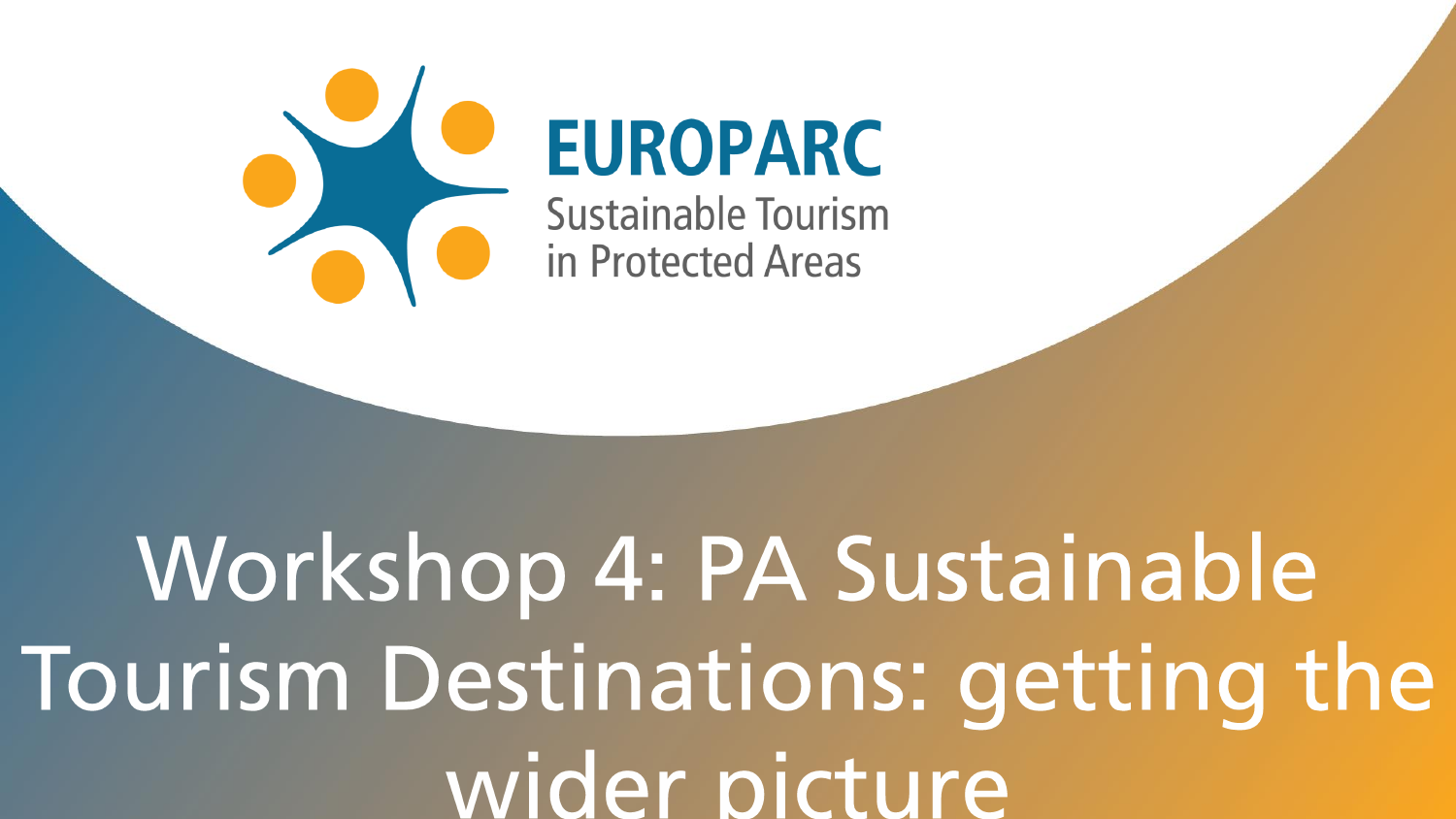## 1) What has been done?



- •Discussion about the way others (besides Parks) see, use and work with the Charter as a tool/opportunity for their tourism strategy at regional, national and international level
- •Regional in North Portugal with a Consortium of 15 entities with 6 ECST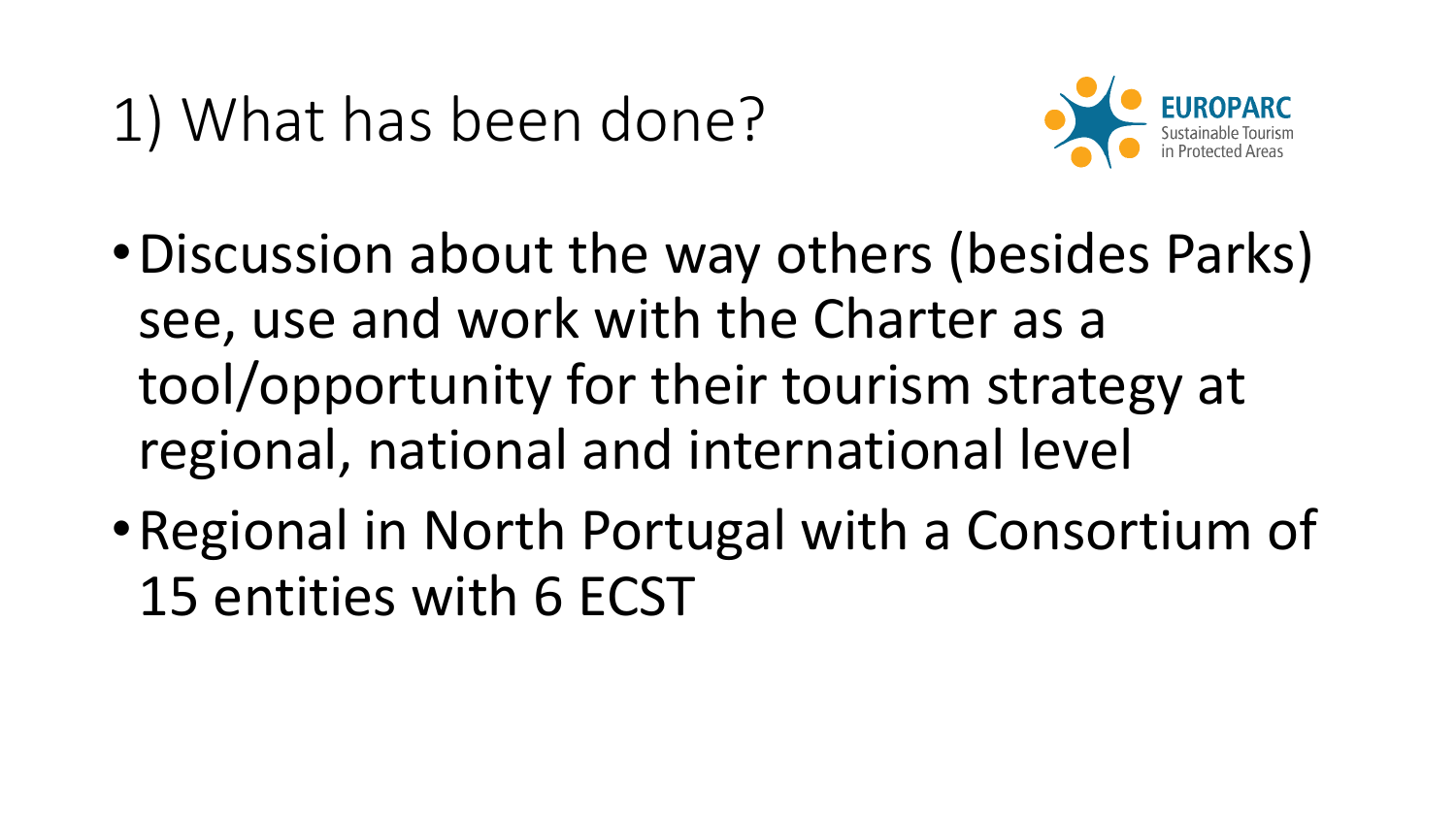

- •National in Spain with Tourism Administration and Ecotourism National Association of Tourism Enterprises
- •International in Mediterranean Basin producing ecotourism packages for the US and Canada Market with tourism experts and IUCN
- •General discussion about the Charter part II and III implementation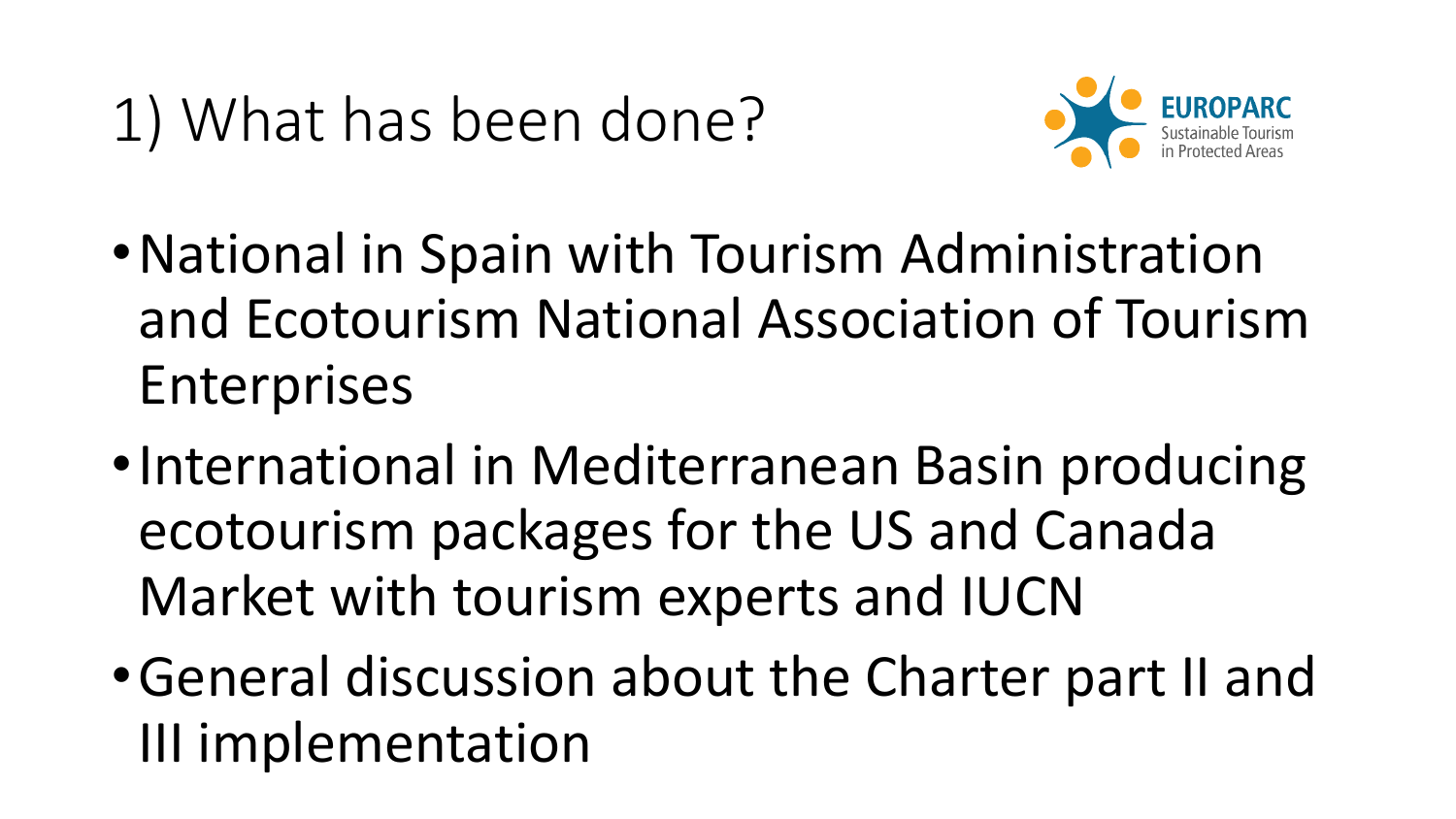- 2) How was it done?
- •By ppt presentation
- •By open discussion between participants
- •By Questions and Answers
- •With "cara al sol" outside



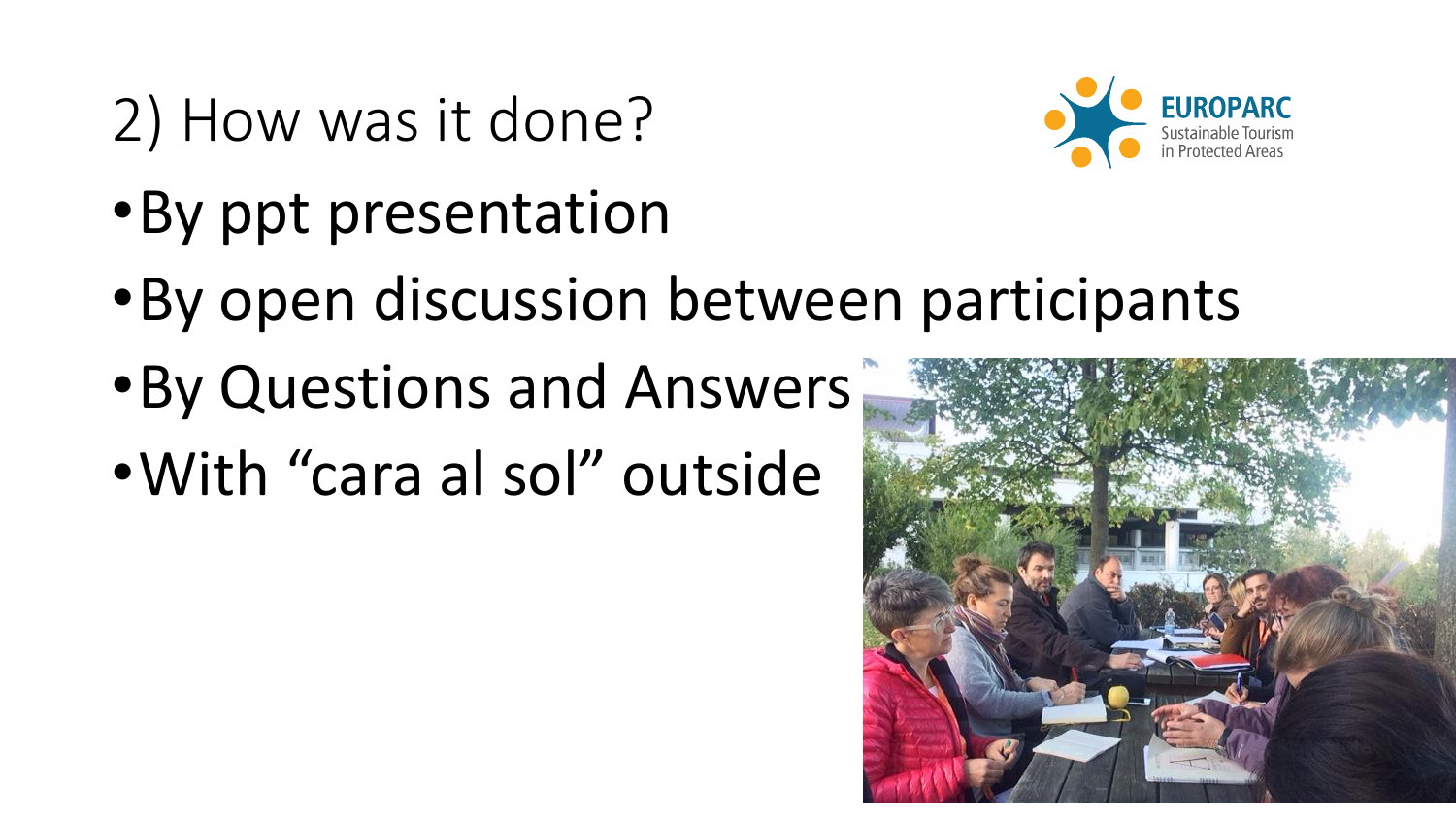3) What are the lessons learned? •



- •Yes, we need to use an adaptive and flexible methodology
- •But without loosing the broader vision and principles of the ECST
- •Developing Charter Part II and III at the same time might be a good strategy for tourism businesses to perceive and have direct advantage for the Charter commitments